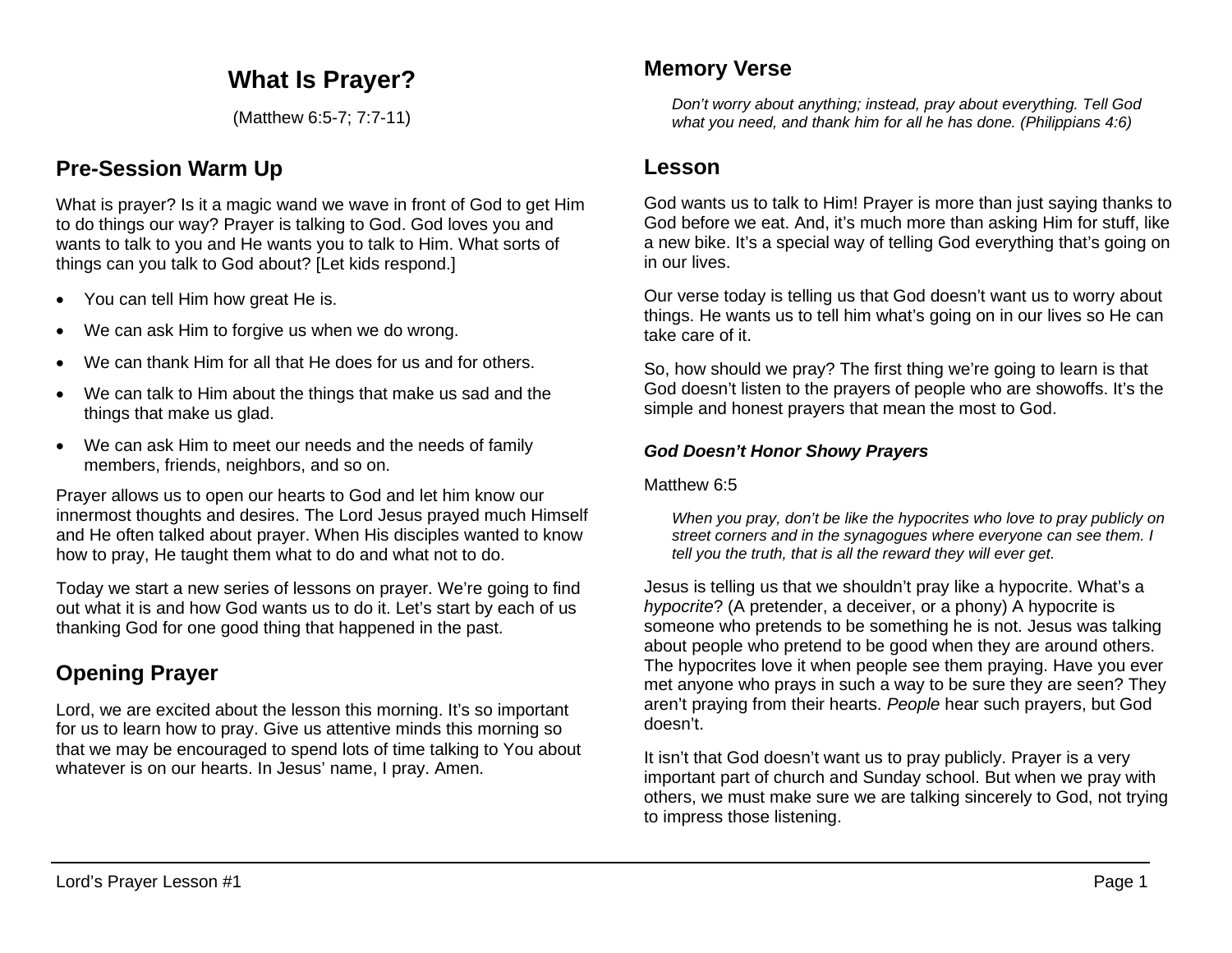The next thing we learn about prayer is that God wants us to do it privately.

#### *Spend Time Talking to God Alone.*

#### Matthew 6:6

*But when you pray, go away by yourself, shut the door behind you, and pray to your Father in private. Then your Father, who sees everything, will reward you.*

Praying with others is good, but it is not enough. Your prayer life should include private times just between you and God. When you pray, Jesus said, pray in your room or in another place where you can be alone. God the Father will hear as you pray from your heart, and He *will* answer.

Next, we learn that God wants us to keep our prayers short and to the point.

#### *Make Your Prayers Simple and Sincere*

#### Matthew 6:7-8

*When you pray, don't babble on and on as people of others religions do. They think their prayers are answered merely by repeating their words again and again. Don't be like them, for your Father knows exactly what you need even before you ask him!*

The Lord Jesus told them not to pray by just repeating the same words over and over. Some people think God will hear them if they pray with many words. But repeating yourself again and again is not praying from your heart. And it's not necessary. Jesus said, "*The Father knows the things you have need of before you ask Him*."

Lastly, we learn that we can have confidence that God will answer our prayers.

#### *Ask, Seek, Knock*

#### Matthew 7.7-8

*Keep on asking, and you will receive what you ask for. Keep on seeking, and you will find. Keep on knocking, and the door will be opened to you. (8) For everyone who asks, receives. Everyone who seeks, finds. And to everyone who knocks, the door will be opened.*

What Jesus is telling us here is to be persistent in our prayers. Don't give up if God doesn't answer your prayers right away. Keep on asking, keep on seeking God, keep on knocking at the door. Trusting in God takes faith. Sometimes He doesn't answer your prayers right away; sometimes He makes us wait. But Jesus assures us that we will be rewarded. Don't give up in trying to seek God. Continue to ask Him for wisdom, love, and understanding. He will give them to you.

#### Matthew 7:9-10

*You parents—if your children ask for a loaf of bread, do you give them a stone instead? (10) Or if they ask for a fish, do you give them a snake? Of course not!*

If you were hungry and asked your parents for something to eat, your parents wouldn't give you a rock or a snake! They would gladly give you something that is good for you. It's the same with God. If you ask for something that is good for you, He will gladly give it to you. He loves you and wants what is best for you.

#### Matthew 7:11

*So if you sinful people know how to give good gifts to your children, how much more will your heavenly Father give good gifts to those who ask him!*

Jesus is showing us the heart of God the Father here. God is not selfish, or mean, or stingy. We don't have to beg or plead as we come with our requests. He is a loving Father who understands, cares, and comforts. If we humans can be kind, imagine how kind God, the creator of kindness, is!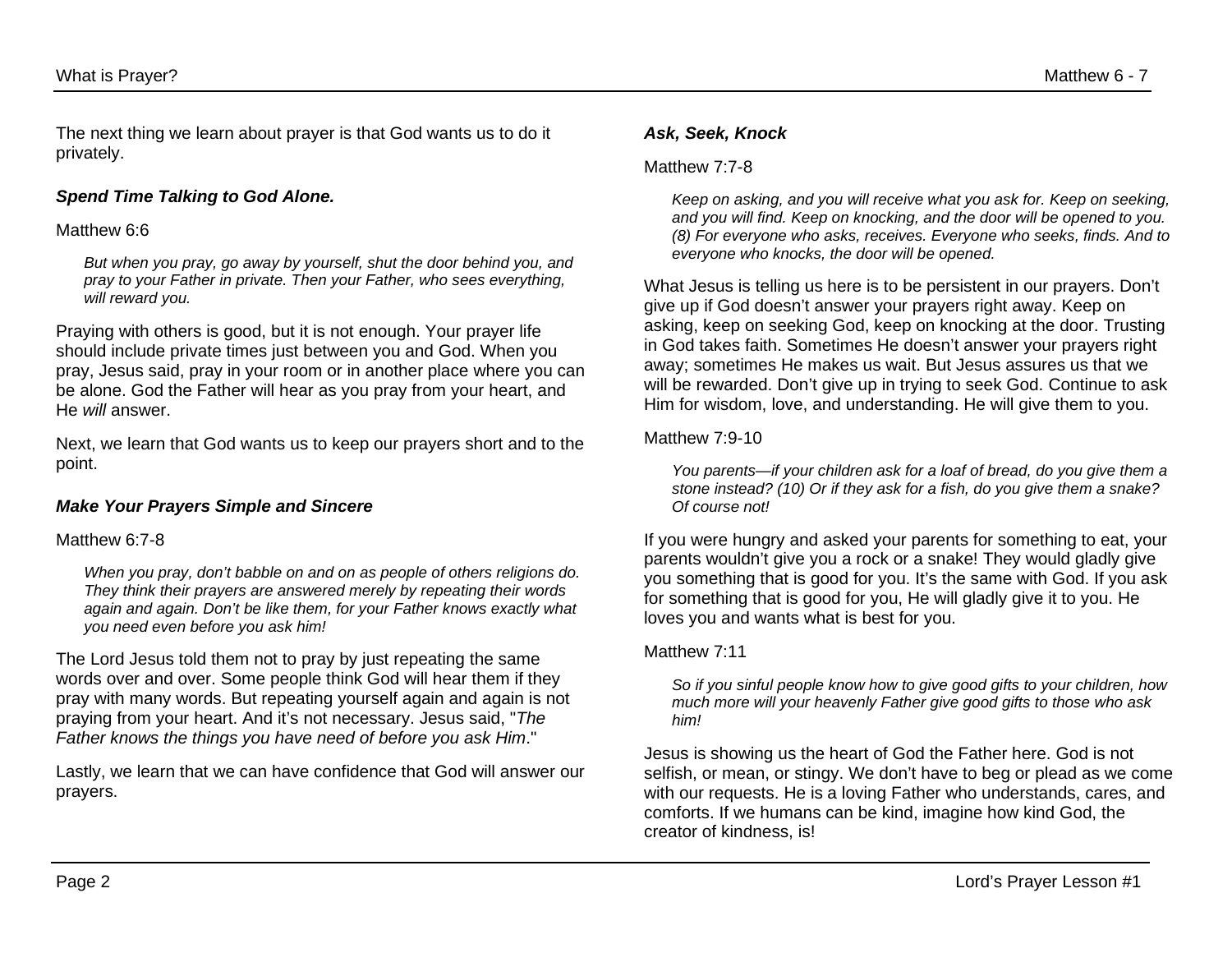*And we are confident that he hears us whenever we ask for anything that pleases him. (15) And since we know he hears us when we make our requests, we also know that he will give us what we ask for.*

We don't need to use big words. What's important is that we come to God with the right attitude.

We should not be praying to bring attention to ourselves or to ramble on and on. Instead, we should be honest with God about what's going on in our lives and share that with Him.

[Teacher, spend the last few minutes of class in prayer with your students.] What is something each of you would like to pray for right now?

- Do you want to tell Him how great He is?
- Do you want to thank Him for something?
- Do you want to ask Him for something?

Let's all pray together....

# **Closing Prayer**

Lord, it is an awesome privilege to be able to talk to You, the creator of the universe. It's amazing that You have the time and interest in hearing from us. Forgive us for the times we forget to come to You in prayer. Give us a desire in our hearts to come running to You at every opportunity. In Jesus' name, I pray. Amen.

## **Learning Activities**

## **Craft Corner**

### *My Prayer Place*

One thing Jesus said was that it's a good idea to have a private place to pray. This lets us focus on God and not be distracted by others around us. Let's think about where we could find a prayer place and draw a picture of it.

## **Game Center**

### *Way to Pray!*

The Bible helps us know how to pray, let's look at a few more verses that give us directions about prayer. Look up the following verses and decide what it tells us about prayer, or what directions it gives us:

- 1 Timothy 2:8 Acts 27:35
- 1 Thessalonians 5:17 James 5:16
- Colossians 4:2 Philippians 4:6
- Isaiah 30:19b Luke 11:9

Or, use the following questions in another game of your choice:

### *Review questions:*

- 1. What is prayer? (Talking to God)
- 2. Name a few things that you can you talk to God about? (You can tell Him how great He is. We can ask for forgiveness, we can thank Him, we can tell Him about the things that make us sad or glad. We can ask Him to meet our needs.)